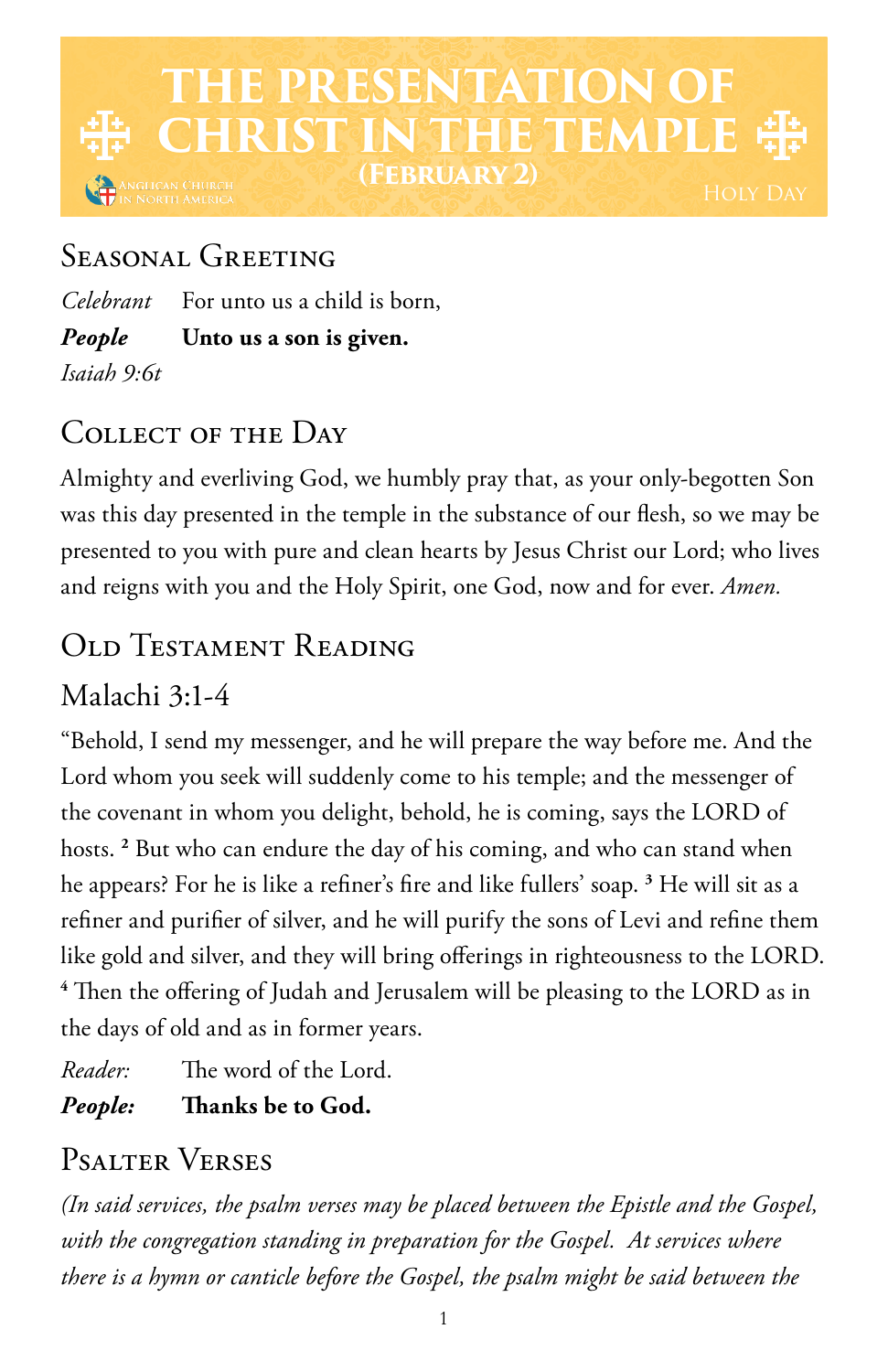*Old Testament and Epistle, the people seated.)*

#### Psalm 84

- <sup>1</sup> How lovely are your dwellings,  $*$ O LORD God of hosts!
- <sup>2</sup> My soul has a desire and longing to enter into the courts of the LORD;  $*$ my heart and my flesh rejoice in the living God.
- **<sup>3</sup>** Indeed, the sparrow has found her a house, and the swallow a nest where she may lay her young, \*

even your altars, O LORD of hosts, my King and my God.

- **<sup>4</sup>** Blessed are they who dwell in your house; \* they will be always praising you.
- **<sup>5</sup>** Blessed is the one whose strength is in you, \* in whose heart are your ways,
- **<sup>6</sup>** Who going through the valley of misery uses it for a well; \* indeed, the early rains fill the pools with water.
- **<sup>7</sup>** They will go from strength to strength, \* and the God of gods shall be seen by them in Zion.
- **<sup>8</sup>** O LORD God of hosts, hear my prayer; \* hearken, O God of Jacob.
- **<sup>9</sup>** Behold, O God, our defender, \* and look upon the face of your Anointed.
- **<sup>10</sup>** For one day in your courts \*
	- is better than a thousand;
- **<sup>11</sup>** I would rather be a door-keeper in the house of my God \* than dwell in the tents of ungodliness.
- **<sup>12</sup>** For the LORD God is a light and defense; \*
	- the LORD will give grace and honor, and no good thing shall he withhold from those who live a godly life.

**<sup>13</sup>** O LORD God of hosts, \*

blessed is the one who puts his trust in you.

### Epistle Reading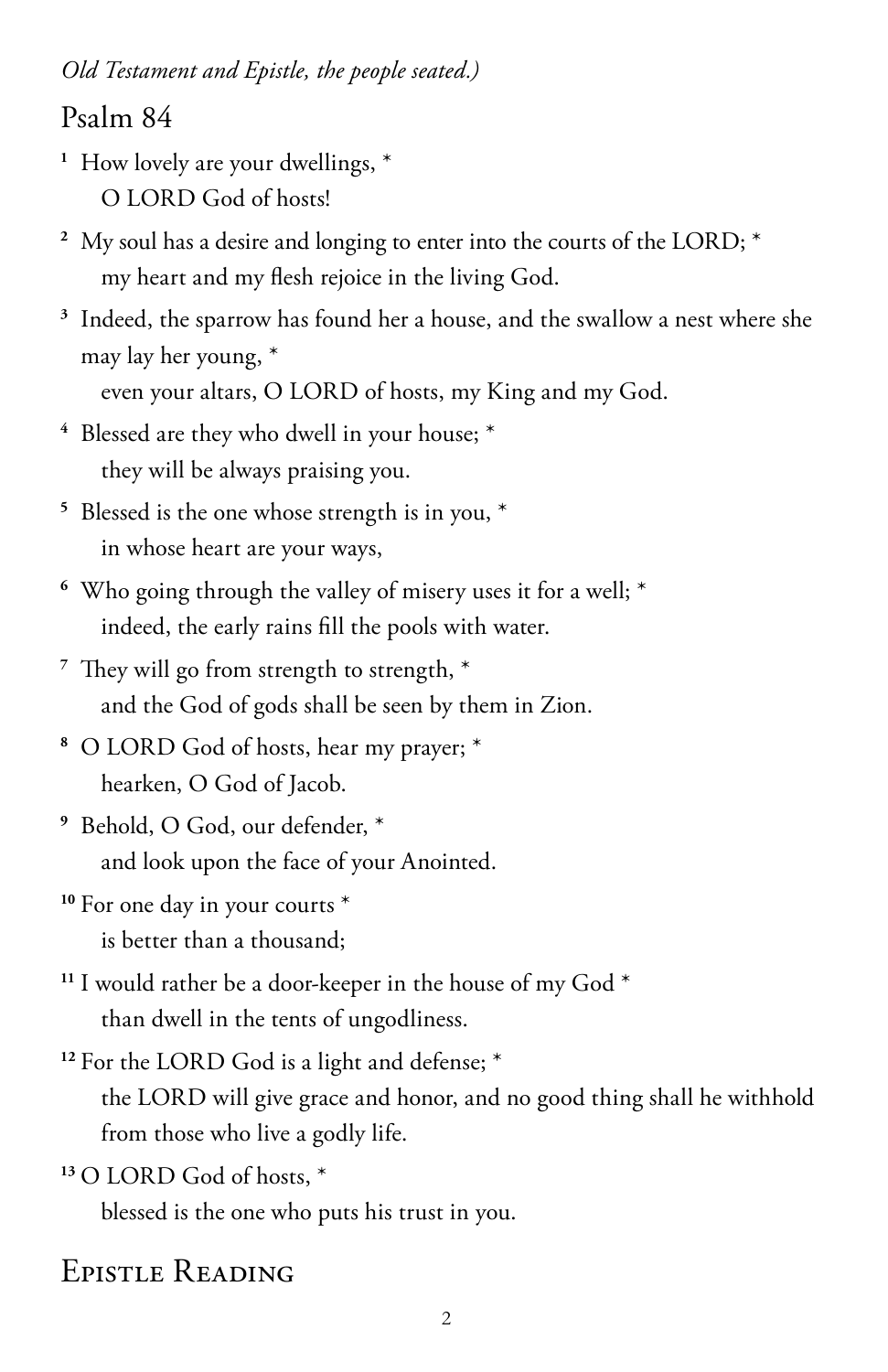### Hebrews 2:14-18

Since therefore the children share in flesh and blood, he himself likewise partook of the same things, that through death he might destroy the one who has the power of death, that is, the devil, **<sup>15</sup>** and deliver all those who through fear of death were subject to lifelong slavery. **<sup>16</sup>** For surely it is not angels that he helps, but he helps the offspring of Abraham. **<sup>17</sup>** Therefore he had to be made like his brothers in every respect, so that he might become a merciful and faithful high priest in the service of God, to make propitiation for the sins of the people. **<sup>18</sup>** For because he himself has suffered when tempted, he is able to help those who are being tempted.

*Reader:* The word of the Lord.

#### *People:* **Thanks be to God.**

### The Holy Gospel

*Deacon:* The Holy Gospel of Our Lord Jesus Christ, according to St. Luke.

#### *People:* **Glory to you, Lord Christ.**

Luke 2:22-40

And when the time came for their purification according to the Law of Moses, they brought him up to Jerusalem to present him to the Lord **<sup>23</sup>** (as it is written in the Law of the Lord, "Every male who first opens the womb shall be called holy to the Lord") **<sup>24</sup>** and to offer a sacrifice according to what is said in the Law of the Lord, "a pair of turtledoves, or two young pigeons." **<sup>25</sup>** Now there was a man in Jerusalem, whose name was Simeon, and this man was righteous and devout, waiting for the consolation of Israel, and the Holy Spirit was upon him. **<sup>26</sup>** And it had been revealed to him by the Holy Spirit that he would not see death before he had seen the Lord's Christ. **<sup>27</sup>** And he came in the Spirit into the temple, and when the parents brought in the child Jesus, to do for him according to the custom of the Law, **<sup>28</sup>** he took him up in his arms and blessed God and said,

**<sup>29</sup>** "Lord, now you are letting your servant depart in peace, according to your word; **<sup>30</sup>** for my eyes have seen your salvation **<sup>31</sup>** that you have prepared in the presence of all peoples, **32** a light for revelation to the Gentiles, and for glory to